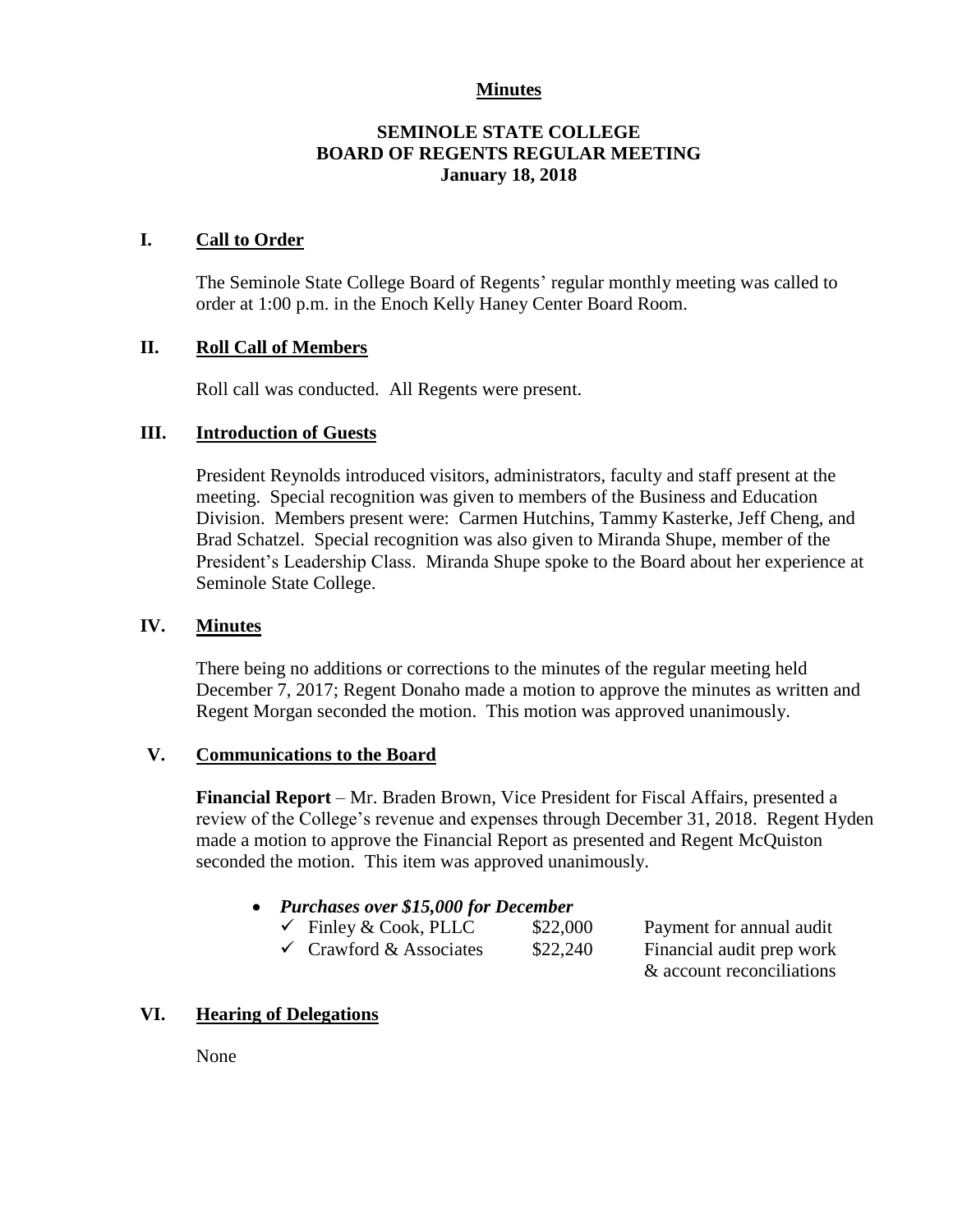**Minutes** SSC Board of Regents Regular Meeting January 18, 2018 Page 2

## **VII. President's Report**

President Reynolds discussed items under the President's Report and the Business portion of the agenda by utilizing a PowerPoint presentation. (See enclosed copy of the PowerPoint presentation.)

*Personnel Update* – President Reynolds informed the Board members that Sheila Morris has been hired as the Registrar, Carmen Hutchins has been hired as an Advising Specialist, and James Martin has been appointed the Interim Head Baseball Coach. A letter of resignation has been received from Head Baseball Coach Dax Leone.

*Campus Activities***–** President Reynolds told Board members about several recent and upcoming campus activities. These were:

- President Reynolds gave an update on the Vice President for Fiscal Affairs Search
- President Reynolds updated the Board on the ES2 Lawsuit
- The STEM Division received a \$20,000 grant from *Mentor Links*
- President Reynolds told the Board about a major donation from the Parks family to the SSC Educational Foundation
- The Union Grill will now be serving Starbucks Coffee
- Two SSC Employees were honored by the Chamber of Commerce: Richard Thornton was selected to be the Staff Member of the Month and Brad Schatzel was selected to be the Educator of the Month for January
- Campus held a reception honoring Senator Jason Smalley

*Upcoming Events* – President Reynolds informed the Board members of several upcoming events. These were: the Trojan Baseball Kickoff Banquet on February 3<sup>rd</sup>, and Higher Education Day on February  $13<sup>th</sup>$ .

*Year in Review* – President Reynolds presented a document highlighting campus activities in 2017. President Reynolds said she was hopeful that all faculty, staff and administration would share pride in these accomplishments.

#### **VIII. Business**

**Approval of Academic Excellence Fee** – President Reynolds presented the Board with information about the implementation of Academic Excellence Fees. These proposed fees would generate approximately \$413,000 in revenue and ease the impact of the budget cuts the College has endured over the last few years. The fees will also help provide professional development and training for employees in several areas. President Reynolds recommended approval of these fees. Regent Franklin made a motion to approve the Academic Service Fees as presented. Regent Sheffield seconded this motion. This motion was approved unanimously.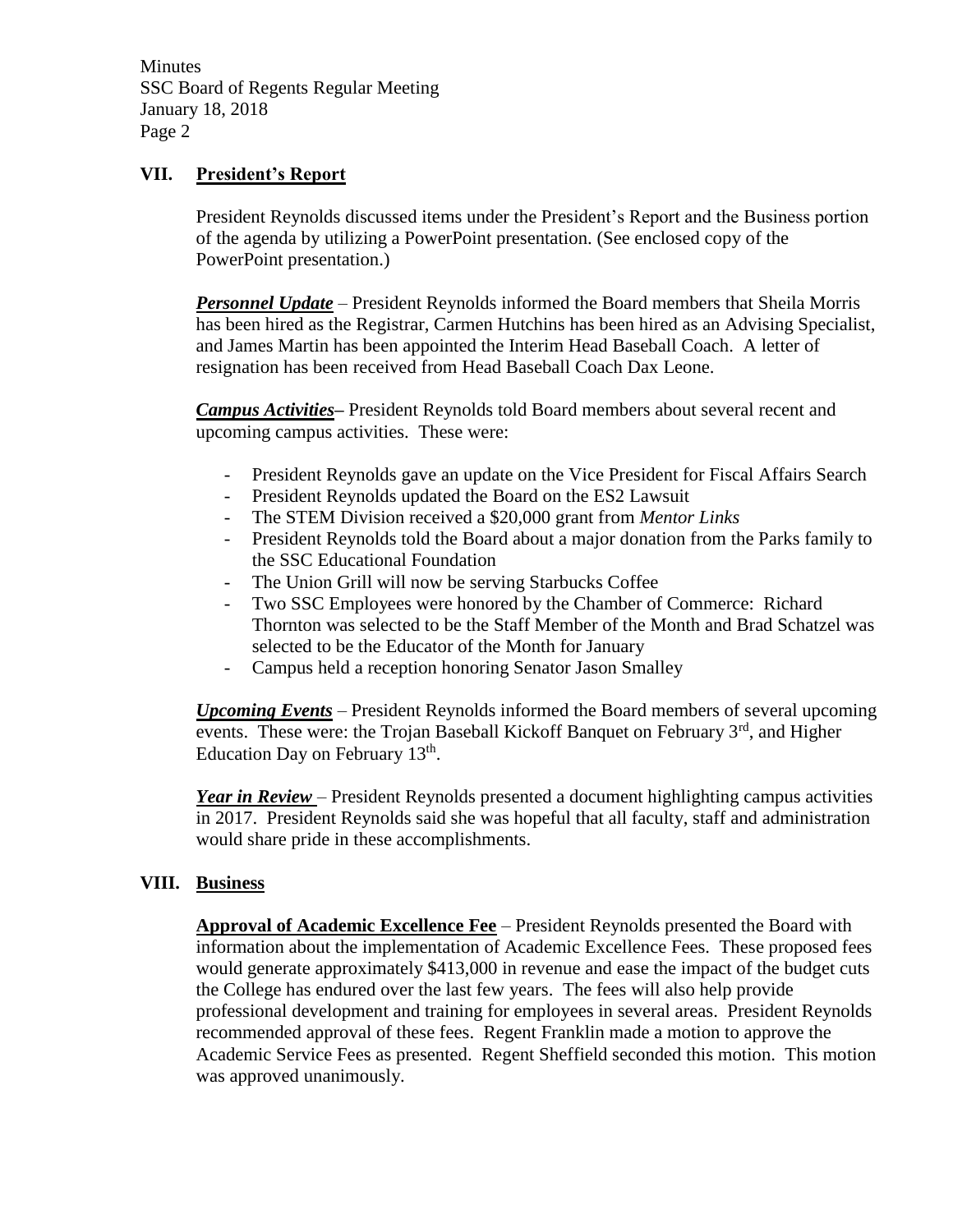**Minutes** SSC Board of Regents Regular Meeting January 18, 2018 Page 3

> **Approval of Agreement with the SSC Educational Foundation** – President Reynolds presented the Board with a proposed copy of agreement with the SSC Educational Foundation for the construction and use of the new baseball facility and recommended approval of this agreement. Regent McQuistion made a motion to approve this agreement as presented and Regent Sheffield seconded this motion. This motion was approved unanimously.

> **Approval of Revisions to Board Policy II-5-5** – President Reynolds presented the Board with revisions to Board Policy II-5-5 regarding longevity pay raises. The old policy did not include wording for employees with over 25 years of service. President Reynolds recommended approval of these revisions. Regents Donaho made a motion to approve the changes as presented and Regent Morgan seconded this motion. This motion was approved unanimously.

> **Approval of Revisions to Board Policy II-4-1** – President Reynolds presented the Board with revisions to Board Policy II-4-1 regarding General Policies Regarding Personnel. These changes will clarify the probationary period for incoming faculty. President Reynolds recommended approval of these revisions. Regents Hyden made a motion to approve the changes as presented and Regent Sheffield seconded this motion. This motion was approved unanimously.

**Motion to Enter into Executive Session to discuss the Terms of the President's Employment** –The Board retired into executive session to discuss the terms of her employment. Regent McQuiston made a motion to enter into executive session and Regent Morgan seconded this motion. This motion was approved unanimously.

**Motion to Enter into Open Session** – Regent Morgan recommended that the Board enter back into open session to present a motion on the items discussed in executive session. Regent Hyden made a motion to enter back into open session and Regent Morgan seconded this motion. This motion was approved unanimously.

**Consideration of Terms of Employment of Lana K. Reynolds as President of Seminole State College** – Regent Cain stated that the Board appreciated the service of Ms. Reynolds. Regent Sheffield made a motion to approve the rehiring of Lana K. Reynolds as President of Seminole State College and agreed to Ms. Reynolds' desire to not increase compensation this year. Regent Franklin seconded this motion. This motion was approved unanimously.

## **IX. Consent Agenda**

Regents were presented information concerning an item on the Consent Agenda. President Reynolds recommended approval of this item. Regent Donaho made a motion to approve the Consent Agenda item and Regent McQuiston seconded the motion. This motion was approved unanimously.

 $\checkmark$  Memorandum of understanding with Gordon Cooper Technology Center for the Engineering Technician Program